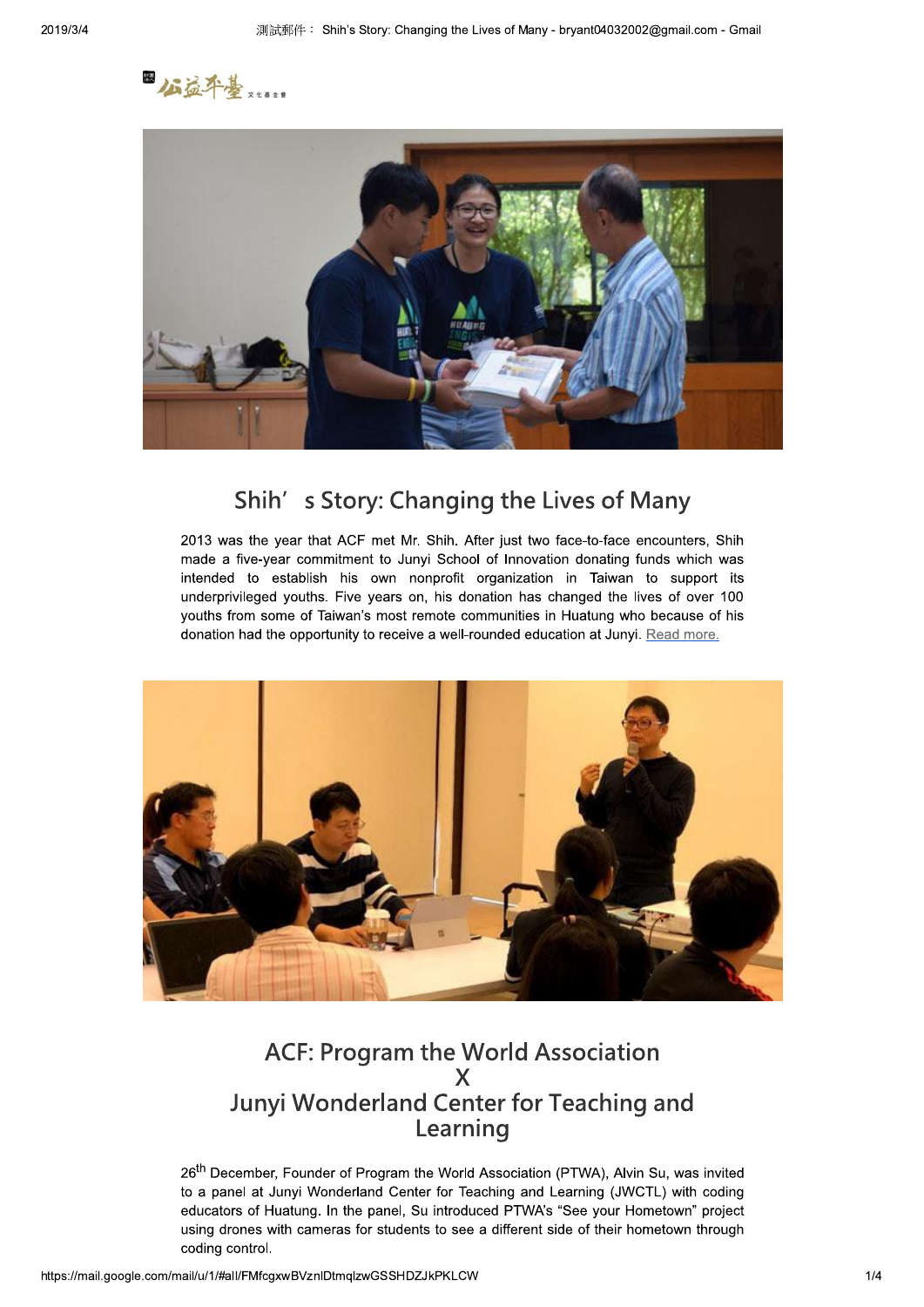A Hualien teacher shares his experience learning coding through PTWA, which led to him establishing the Tavila Bunun Maker Center with 40 Bunun tribe youths. To date, they have developed 100 teaching models.

One teacher at Taitung's Kid's Bookhouse, an afterschool program and affiliate trained by PTWA, began from learning coding with children. After one year, he now has the ability to teach a teacher inspiring many teachers who are new to the coding concept.

2019, collaboration between PTWA, JWCTL, and Taipei City Education Network Center, ACF will initiate a train the trainer program as well as be co-hosts for the 2019 National Robotics Competition which will take place in Taitung.



## ACF: The 6<sup>th</sup> 2019 LUMA Overseas Study Tour pre-prep training workshop

In the sixth pre-prep training workshop, the 2019 LUMA team examined three perspectives that are often in disagreement - the law, family relationships and government policies. The group was shown a local film, I Can't Live Without You (不能沒有你), a documentary, Small Talk ( $\Box \ H \# \# \Box$ ) which shared views of lower income and minority families, as well as news clips in side of the law. The message was that if we could all stand in one another's shoes, perhaps the compassion and understanding can inspire a medium for positive change and growth.

The aim of the pre-prep training workshops are to inspire compassion, critical thinking and action.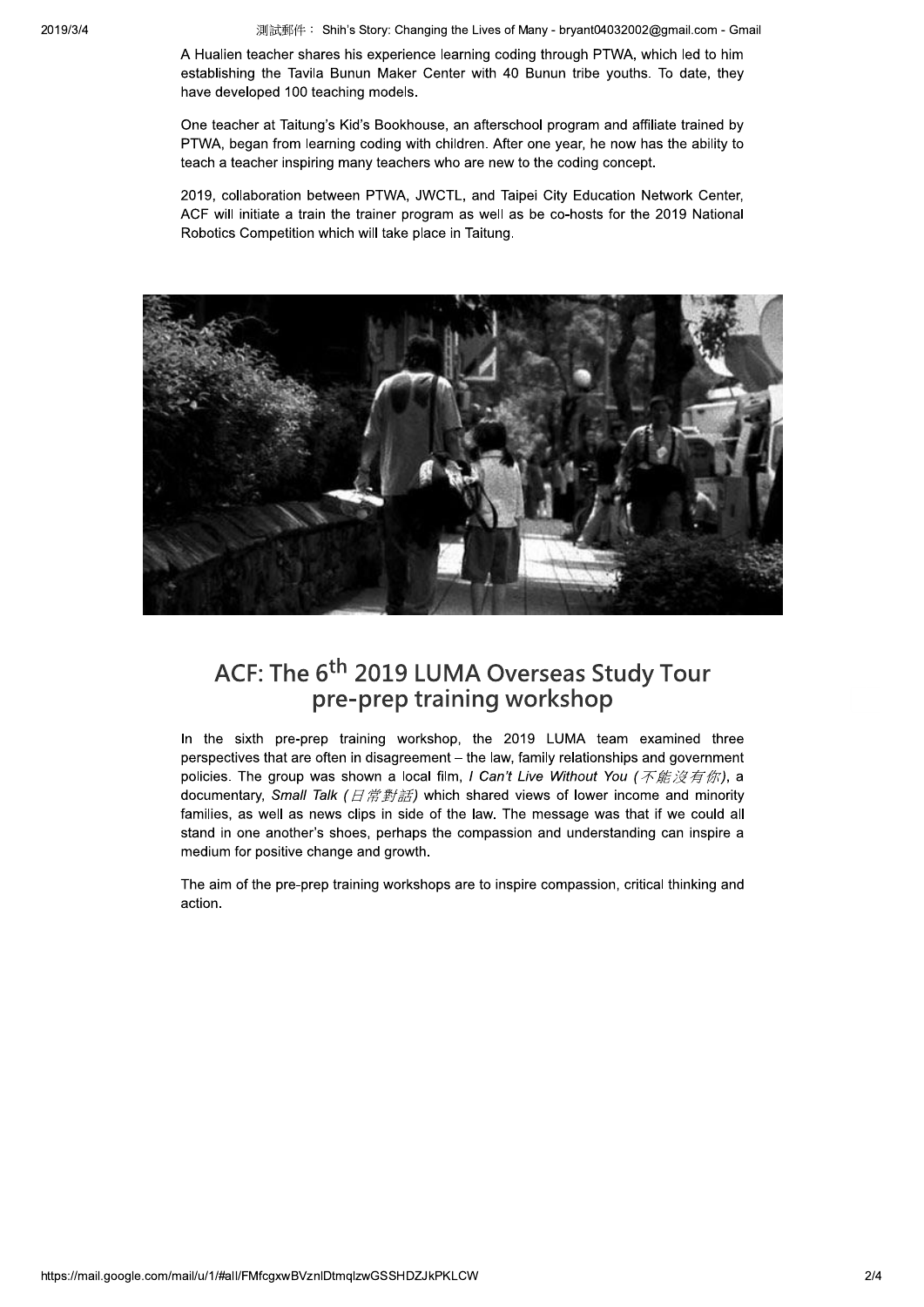

### ACF: Hualien Seven Kilometers to Happiness Project concludes its first phase

The Hualien Seven Kilometers to Happiness project was initiated after the February 2018 earthquake in Hualien by a group of psychologist, social workers, therapist, and alongside local shop owners, media workers, writers, artists. They partook in the mental health healing of survivors through a series of activities. In its first six months, 30 events took place serving over 800 survivors. Activities included workshops, lectures, DIY projects, reading clubs, and more. The initiative was sponsored by ACF board member T. H. Tung, Chair of Pegatron Corporation, who was born in Hualien.

After six months, the first phase of the project concludes, and welcomes the second phase where those who have received care will be trained to give care through developed listening skills to those who are in need. The second phase will be under the guidance and support from professionals who initiated the project.



# Junyi School of Innovation: Winter Spiral

22<sup>nd</sup> December marks Junyi School of Innovation's 2018 Winter Spiral. The festival is unique to the Waldorf tradition. In a quiet darkened room, each student in turn takes a candle to the centre of the spiral and lights it. During the course, they give thanks and reflect the year, then welcome the year ahead.